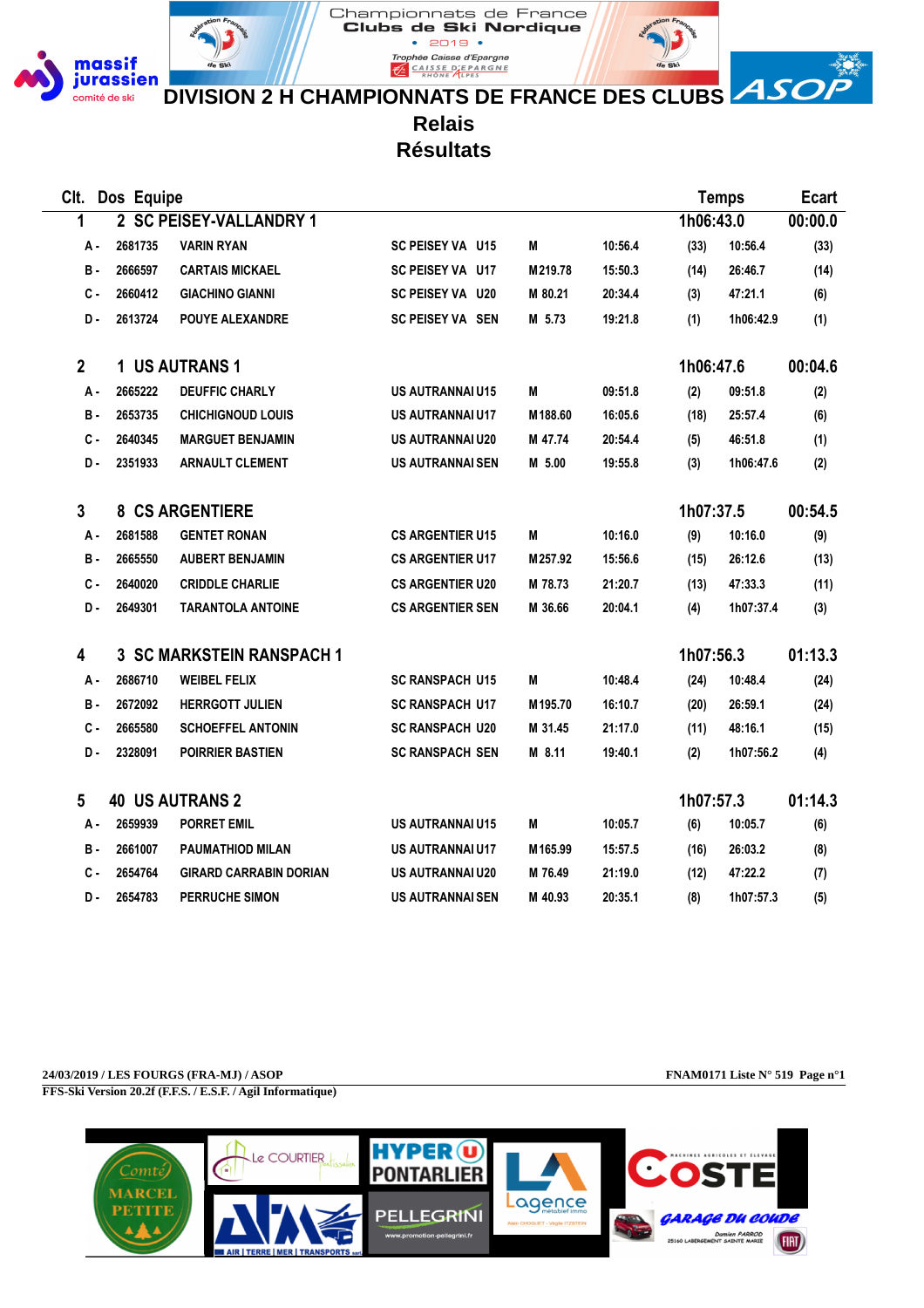| Clt.           | Dos Equipe |                                 |                                 |                     |         |           | <b>Temps</b> |         |
|----------------|------------|---------------------------------|---------------------------------|---------------------|---------|-----------|--------------|---------|
| 6              |            | 17 S-C LES FOURGS 1             |                                 |                     |         | 1h08:24.2 |              | 01:41.2 |
| А -            | 2687595    | <b>DORNIER MORGAN</b>           | <b>SC LESFOURGSU15</b>          | M                   | 10:56.0 | (32)      | 10:56.0      | (32)    |
| в.             | 2671811    | <b>TYRODE JOSSE</b>             | <b>SC LESFOURGSU17</b>          | M <sub>171.40</sub> | 15:12.3 | (5)       | 26:08.3      | (10)    |
| с.             | 2656393    | <b>TYRODE MAEL</b>              | <b>SC LESFOURGSU20</b>          | M185.42             | 21:14.5 | (8)       | 47:22.8      | (8)     |
| D-             | 2633626    | <b>LANCIA KEVIN</b>             | <b>SC LESFOURGSU20</b>          | M 66.36             | 21:01.4 | (11)      | 1h08:24.2    | (6)     |
| $\overline{7}$ |            | <b>41 SC PEISEY-VALLANDRY 2</b> |                                 |                     |         | 1h08:25.2 |              | 01:42.2 |
| А.             | 2682472    | <b>PELLICIER NORRIS</b>         | SC PEISEY VA U15                | M                   | 10:55.5 | (31)      | 10:55.5      | (31)    |
| в.             | 2648735    | <b>PELLICIER LOAN</b>           | SC PEISEY VA U17                | M154.24             | 15:59.4 | (17)      | 26:54.9      | (22)    |
| C -            | 2660469    | <b>PERROT ERIC</b>              | <b>SC PEISEY VA U20</b>         | M 61.65             | 20:47.2 | (4)       | 47:42.1      | (12)    |
| D-             | 2650964    | <b>LAMY AYMERIC</b>             | SC PEISEY VA SEN                | M 61.71             | 20:43.2 | (9)       | 1h08:25.3    | (7)     |
| 8              |            | <b>4 SC GRANDVAUX</b>           |                                 |                     |         | 1h09:13.9 |              | 02:30.9 |
| А.             | 2691594    | <b>LOMBARD CYRIL</b>            | <b>SC GRANDVAUXU15</b>          | M                   | 10:52.8 | (30)      | 10:52.8      | (30)    |
| в.             | 2675562    | <b>PRUVOT EDGAR</b>             | <b>SC GRANDVAUXU17</b>          | M178.38             | 16:45.7 | (30)      | 27:38.5      | (30)    |
| c -            | 2670372    | <b>GRAPPE MATTHIAS</b>          | <b>SC GRANDVAUXU20</b>          | M 55.81             | 21:03.7 | (7)       | 48:42.2      | (19)    |
| D-             | 2667207    | <b>VUILLET SIMON</b>            | <b>SC GRANDVAUXU20</b>          | M 45.64             | 20:31.7 | (7)       | 1h09:13.9    | (8)     |
| 9              |            | <b>6 VERCORS SKI DE FOND</b>    |                                 |                     |         | 1h09:22.9 |              | 02:39.9 |
| А.             | 2665541    | <b>CAPPOEN JULES</b>            | <b>VERCORS SKF U15</b>          | M                   | 10:51.3 | (26)      | 10:51.3      | (26)    |
| в.             | 2675528    | <b>GAUTIER PELISSIER AUBIN</b>  | <b>VERCORS SKF U17</b>          | M 90.00             | 14:55.8 | (2)       | 25:47.1      | (4)     |
| с.             | 2660686    | <b>GRUNEWALD TIMOTHEE</b>       | <b>VERCORS SKF U20</b>          | M 74.29             | 21:24.5 | (16)      | 47:11.6      | (4)     |
| D-             | 2629061    | <b>IBARRA FELIX</b>             | <b>VERCORS SKF SEN</b>          | M 82.61             | 22:11.2 | (19)      | 1h09:22.8    | (9)     |
| 10             |            | 20 SC XONRUPT 1                 |                                 |                     |         | 1h09:30.9 |              | 02:47.9 |
| А.             | 2675692    | <b>LEUENBERGER LEO</b>          | <b>SC XONRUPT</b><br>U15        | М                   | 09:55.4 | (3)       | 09:55.4      | (3)     |
| в.             | 2660228    | <b>ROCHAT TOM</b>               | <b>SC XONRUPT</b><br>U17        | М                   | 16:55.4 | (31)      | 26:50.8      | (17)    |
| C -            | 2630050    | <b>ROCHAT THEO</b>              | <b>SC XONRUPT</b><br><b>U20</b> | M 98.90             | 20:32.6 | (2)       | 47:23.4      | (9)     |
| D-             | 2632502    | <b>VAXELAIRE LILIAN</b>         | SC XONRUPT SEN                  | M232.39             | 22:07.5 | (17)      | 1h09:30.9    | (10)    |
| 11             |            | <b>11 SC VERRIERES 1</b>        |                                 |                     |         | 1h09:31.6 |              | 02:48.6 |
| А.             | 2691731    | <b>MONNIER CLEMENT</b>          | <b>SC VERRIERES U15</b>         | M                   | 12:02.5 | (46)      | 12:02.5      | (46)    |
| в.             | 2682382    | <b>BOURGON JULES</b>            | <b>SC VERRIERES U17</b>         | M139.62             | 15:31.0 | (9)       | 27:33.5      | (29)    |
| c.             | 2649579    | <b>LOUVRIER EMILIEN</b>         | <b>SC VERRIERES U20</b>         | M 29.72             | 20:14.0 | (1)       | 47:47.5      | (13)    |
| D-             | 2620036    | <b>NICOD JULIEN</b>             | <b>SC VERRIERES SEN</b>         | M392.24             | 21:44.0 | (14)      | 1h09:31.5    | (11)    |

**24/03/2019 / LES FOURGS (FRA-MJ) / ASOP FNAM0171 Liste N° 519 Page n°2 FFS-Ski Version 20.2f (F.F.S. / E.S.F. / Agil Informatique)**

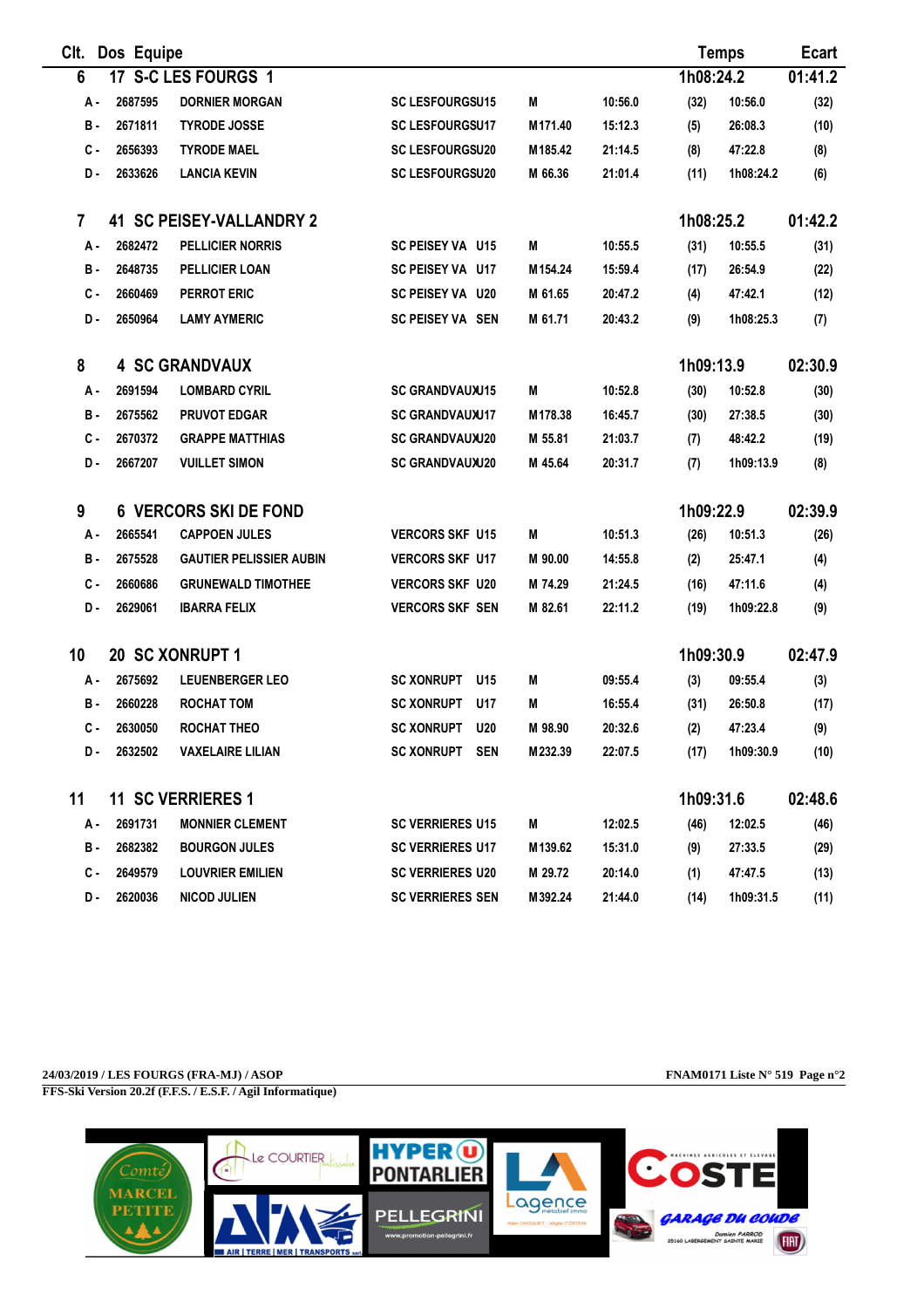| CIt. | Dos Equipe |                               |                         |            |         |         |           | <b>Temps</b> | <b>Ecart</b> |
|------|------------|-------------------------------|-------------------------|------------|---------|---------|-----------|--------------|--------------|
| 12   |            | <b>33 SC LES MENUIRES</b>     |                         |            |         |         | 1h09:42.0 |              | 02:59.0      |
| А -  | 2666640    | <b>LAISSUS MILHAN</b>         | <b>SC MENUIRES U15</b>  |            | M       | 10:04.4 | (5)       | 10:04.4      | (5)          |
| в.   | 2651824    | <b>CULLET VICTOR</b>          | <b>SC MENUIRES U17</b>  |            | M 93.33 | 14:56.2 | (3)       | 25:00.6      | (2)          |
| с.   | 2654407    | <b>GUIGONNET VINCENT</b>      | <b>SC MENUIRES U20</b>  |            | M258.86 | 24:19.8 | (35)      | 49:20.4      | (23)         |
| D.   | 2326175    | <b>GUIGONNET LOIC</b>         | <b>SC MENUIRES SEN</b>  |            | M 19.51 | 20:21.6 | (5)       | 1h09:42.0    | (12)         |
| 13   |            | 25 BOIS D'AMONT 1             |                         |            |         |         | 1h10:27.4 |              | 03:44.4      |
| А.   | 2687691    | <b>BURRI VICTOR</b>           | <b>BOIS D'AMONT U15</b> |            | М       | 10:51.6 | (27)      | 10:51.6      | (27)         |
| в.   | 2653739    | <b>GALLOIS ROMAN</b>          | <b>BOIS D'AMONT U17</b> |            | M146.97 | 15:15.6 | (6)       | 26:07.2      | (9)          |
| с.   | 2673083    | <b>TOURNIER MATTIS</b>        | <b>BOIS D'AMONT U20</b> |            | M 75.65 | 21:02.6 | (6)       | 47:09.8      | (3)          |
| D.   | 700675     | <b>BOURGEOIS LUCIEN</b>       | <b>BOIS D'AMONT SEN</b> |            | M285.21 | 23:17.5 | (28)      | 1h10:27.3    | (13)         |
| 14   | 9 SC D'AGY |                               |                         |            |         |         | 1h10:33.0 |              | 03:50.0      |
| А.   | 2682010    | <b>BONAVENT THOMAS</b>        | <b>SC D'AGY</b>         | U15        | М       | 10:29.8 | (17)      | 10:29.8      | (17)         |
| в.   | 2676145    | <b>MARIE THOMAS</b>           | <b>SC D'AGY</b>         | U17        | M265.09 | 16:18.4 | (22)      | 26:48.2      | (15)         |
| с.   | 2665596    | <b>MARIE SIMON</b>            | <b>SC D'AGY</b>         | <b>U20</b> | M 64.08 | 21:21.4 | (14)      | 48:09.6      | (14)         |
| D.   | 2293871    | <b>BARBE ARNAUD</b>           | <b>SC D'AGY</b>         | <b>SEN</b> | M247.06 | 22:23.5 | (21)      | 1h10:33.1    | (14)         |
| 15   |            | 28 SCN PRAZ DE LYS/SOMMAND    |                         |            |         |         | 1h10:36.1 |              | 03:53.1      |
| А.   | 2682178    | <b>BIOLLAZ THOMAS</b>         | PRAZ LYS-SOM U15        |            | М       | 10:30.3 | (18)      | 10:30.3      | (18)         |
| в.   | 2681218    | <b>ROUTIN HUGO</b>            | PRAZ LYS-SOM U17        |            | M154.77 | 15:12.0 | (4)       | 25:42.3      | (3)          |
| с.   | 2640679    | <b>ABEL VALENTIN</b>          | PRAZ LYS-SOM U20        |            | M 49.33 | 21:23.3 | (15)      | 47:05.6      | (2)          |
| D-   | 2634883    | <b>MAURE NICOLAS</b>          | <b>PRAZ LYS-SOM SEN</b> |            | M 65.67 | 23:30.5 | (29)      | 1h10:36.1    | (15)         |
| 16   |            | 14 AS OYE-PALLET 1            |                         |            |         |         | 1h10:42.5 |              | 03:59.5      |
| А.   | 2686923    | <b>JACQHES ALBAN</b>          | <b>OYE-PALLET</b>       | U15        | M       | 10:29.5 | (16)      | 10:29.5      | (16)         |
| в.   | 2681916    | <b>BERROT MARTIN</b>          | <b>OYE-PALLET</b>       | U17        | M184.61 | 15:42.8 | (12)      | 26:12.3      | (12)         |
| C -  | 2656309    | <b>REEB TITOUAN</b>           | <b>OYE-PALLET</b>       | <b>U20</b> | M101.46 | 22:45.0 | (29)      | 48:57.3      | (21)         |
| D.   | 2323410    | <b>DEVILLAZ SACHA</b>         | OYE-PALLET              | <b>SEN</b> | M 87.81 | 21:45.2 | (15)      | 1h10:42.5    | (16)         |
| 17   |            | <b>16 OLYMPIC MONT D'OR 1</b> |                         |            |         |         | 1h10:43.8 |              | 04:00.8      |
| А.   | 2672901    | <b>HEQUET THOMAS</b>          | <b>OLYMP MT DORU15</b>  |            | M       | 10:19.1 | (10)      | 10:19.1      | (10)         |
| в.   | 2670205    | <b>PRIMET LUC</b>             | <b>OLYMP MT DORU17</b>  |            | M 96.30 | 14:34.9 | (1)       | 24:54.0      | (1)          |
| с.   | 2649850    | <b>BAUD MATTEO</b>            | <b>OLYMP MT DORU17</b>  |            | M       | 22:38.8 | (25)      | 47:32.8      | (10)         |
| D.   | 791338     | <b>BAUD FREDERIC</b>          | <b>OLYMP MT DORSEN</b>  |            | M290.22 | 23:11.0 | (27)      | 1h10:43.8    | (17)         |

**24/03/2019 / LES FOURGS (FRA-MJ) / ASOP FNAM0171 Liste N° 519 Page n°3 FFS-Ski Version 20.2f (F.F.S. / E.S.F. / Agil Informatique)**

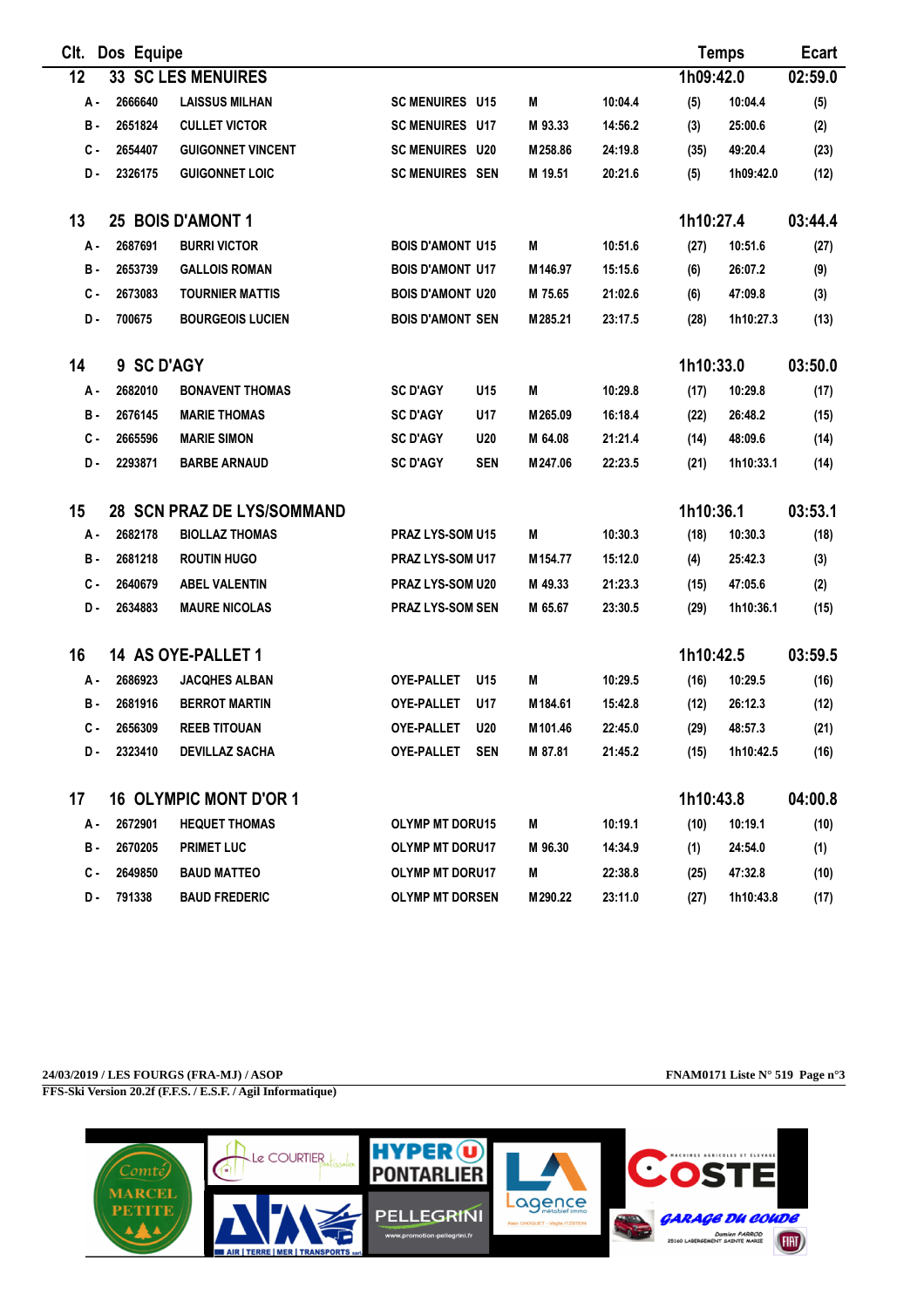| CIt.                                             |            | Dos Equipe  |                               |                         |            |         |         |           | <b>Temps</b> | <b>Ecart</b> |
|--------------------------------------------------|------------|-------------|-------------------------------|-------------------------|------------|---------|---------|-----------|--------------|--------------|
| 18                                               |            | 15 MOUTHE 1 |                               |                         |            |         |         | 1h10:50.3 |              | 04:07.3      |
|                                                  | А.         | 2677009     | <b>MOUGIN ANAEL</b>           | <b>A.S MOUTHE</b>       | U15        | M       | 10:25.9 | (15)      | 10:25.9      | (15)         |
|                                                  | <b>B</b> - | 2683262     | <b>BOLE DU CHOMONT MATTEO</b> | <b>A.S MOUTHE</b>       | U17        | M137.07 | 15:22.1 | (8)       | 25:48.0      | (5)          |
|                                                  | с.         | 2666313     | <b>MOUGIN LOIS</b>            | <b>A.S MOUTHE</b>       | <b>U20</b> | M 81.31 | 22:52.9 | (30)      | 48:40.9      | (18)         |
|                                                  | D.         | 2322792     | <b>BOURNEZ CLEMENT</b>        | <b>A.S MOUTHE</b>       | <b>SEN</b> | M 95.06 | 22:09.4 | (18)      | 1h10:50.3    | (18)         |
| 19                                               |            |             | <b>10 SC BOZEL-CHAMPAGNY</b>  |                         |            |         |         | 1h10:50.6 |              | 04:07.6      |
|                                                  | А -        | 2661951     | <b>SEROT HUGO</b>             | <b>SC BOZEL</b>         | U15        | M       | 09:50.6 | (1)       | 09:50.6      | (1)          |
|                                                  | в.         | 2665857     | <b>RICHON MASSIMO</b>         | <b>SC BOZEL</b>         | U17        | M265.11 | 17:03.0 | (35)      | 26:53.6      | (20)         |
|                                                  | с.         | 2650037     | <b>SEROT TITOUAN</b>          | <b>SC BOZEL</b>         | <b>U20</b> | M 81.64 | 23:01.3 | (32)      | 49:54.9      | (27)         |
|                                                  | D.         | 2265144     | <b>MAILLER CLEMENT</b>        | <b>SC BOZEL</b>         | <b>SEN</b> | M 66.74 | 20:55.7 | (10)      | 1h10:50.6    | (19)         |
| 1h11:28.9<br><b>13 BAUGES SKI NORDIQUE</b><br>20 |            |             |                               |                         |            | 04:45.9 |         |           |              |              |
|                                                  | А-         | 2681537     | <b>FLAUTAT CORENTIN</b>       | <b>BAUGES S.N</b>       | U15        | M       | 11:10.2 | (37)      | 11:10.2      | (37)         |
|                                                  | в.         | 2665298     | <b>BROUTIER SIMON</b>         | <b>BAUGES S.N</b>       | U17        | M 99.45 | 15:42.2 | (11)      | 26:52.4      | (19)         |
|                                                  | с.         | 2649626     | <b>MICHELON FLORIAN</b>       | <b>BAUGES S.N</b>       | <b>U20</b> | M114.80 | 22:12.3 | (21)      | 49:04.7      | (22)         |
|                                                  | D.         | 2659925     | <b>BROUTIER REMI</b>          | <b>BAUGES S.N</b>       | <b>U20</b> | M 50.00 | 22:24.2 | (22)      | 1h11:28.9    | (20)         |
| 21                                               |            |             | 12 E.S. VALLOUISE             |                         |            |         |         | 1h11:32.7 |              | 04:49.7      |
|                                                  | А.         | 2682819     | <b>GIRAUD BRICE</b>           | <b>ES VALLOUISE U15</b> |            | M       | 10:42.3 | (20)      | 10:42.3      | (20)         |
|                                                  | в.         | 2667027     | <b>GROS MAXIME</b>            | ES VALLOUISE U17        |            | M114.90 | 15:19.4 | (7)       | 26:01.7      | (7)          |
|                                                  | с.         | 2655656     | <b>JOUANNON NATHAN</b>        | ES VALLOUISE U20        |            | M 58.51 | 21:16.9 | (10)      | 47:18.6      | (5)          |
|                                                  | D.         | 110321      | <b>ROUX EMMANUEL</b>          | <b>ES VALLOUISE SEN</b> |            | M165.28 | 24:14.1 | (39)      | 1h11:32.7    | (21)         |
| 22                                               |            |             | 23 SC MONT NOIR               |                         |            |         |         | 1h11:35.9 |              | 04:52.9      |
|                                                  | А.         | 2693386     | <b>COURVOISIER NOE</b>        | <b>SC MONT NOIR U15</b> |            | M       | 11:07.8 | (36)      | 11:07.8      | (36)         |
|                                                  | в.         | 2677376     | <b>SAINTOT MATHEO</b>         | <b>SC MONT NOIR U15</b> |            | M       | 16:42.9 | (29)      | 27:50.7      | (34)         |
|                                                  | $c -$      | 2643831     | <b>BLONDEAU GAEL</b>          | <b>SC MONT NOIR U20</b> |            | M269.46 | 21:56.3 | (18)      | 49:47.0      | (24)         |
|                                                  | D-         | 2666952     | <b>GREUSARD FLORIAN</b>       | <b>SC MONT NOIR SEN</b> |            | M 57.82 | 21:48.9 | (16)      | 1h11:35.9    | (22)         |
| 23                                               |            |             | <b>18 ARECHES BEAUFORT 1</b>  |                         |            |         |         | 1h11:37.8 |              | 04:54.8      |
|                                                  | А.         | 2657830     | <b>BLANC ROBIN</b>            | SC ARECHES U15          |            | Μ       | 10:52.3 | (29)      | 10:52.3      | (29)         |
|                                                  | в.         | 2661435     | DUC GONINAZ ENZO              | <b>SC ARECHES</b>       | U17        | M130.10 | 16:24.9 | (24)      | 27:17.2      | (27)         |
|                                                  | с.         | 2644972     | <b>DESMUS GUILLAUME</b>       | <b>SC ARECHES</b>       | U20        | M 37.35 | 21:14.8 | (9)       | 48:32.0      | (17)         |
|                                                  | D-         | 2654452     | <b>LERAY MATIS</b>            | SC ARECHES U20          |            | M 64.72 | 23:05.8 | (25)      | 1h11:37.8    | (23)         |

**24/03/2019 / LES FOURGS (FRA-MJ) / ASOP FNAM0171 Liste N° 519 Page n°4 FFS-Ski Version 20.2f (F.F.S. / E.S.F. / Agil Informatique)**

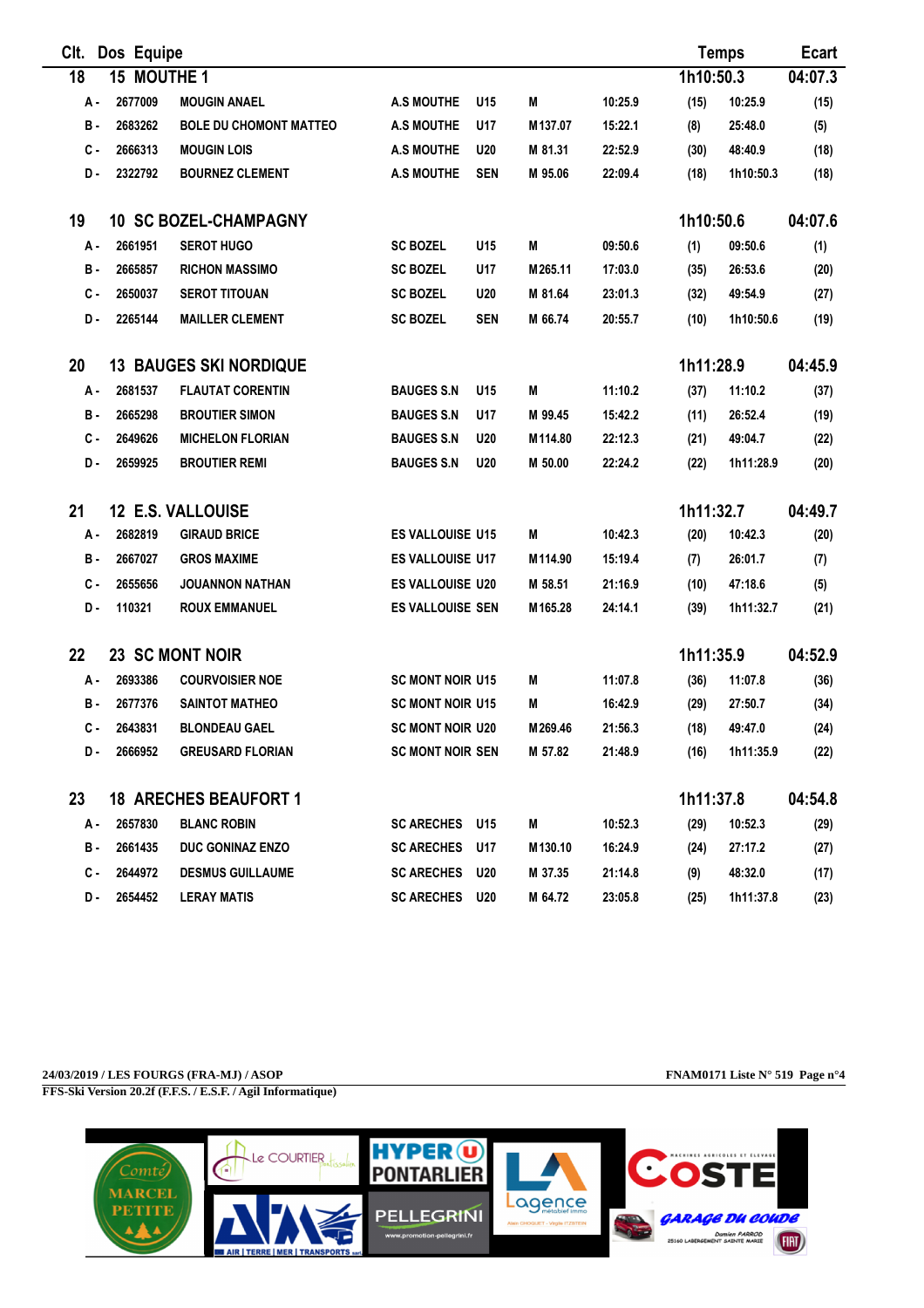| CIt. | Dos Equipe |                                   |                                |                     |         |           | <b>Temps</b> | <b>Ecart</b> |
|------|------------|-----------------------------------|--------------------------------|---------------------|---------|-----------|--------------|--------------|
| 24   |            | 24 FRASNE DRUGEON 1               |                                |                     |         | 1h11:54.7 |              | 05:11.7      |
| А.   | 2687259    | <b>DREZET VICTOR</b>              | <b>SC FRASNE DR U15</b>        | М                   | 11:12.0 | (39)      | 11:12.0      | (39)         |
| в.   | 2670845    | <b>DREZET ANTOINE</b>             | <b>SC FRASNE DR U17</b>        | M126.04             | 15:42.0 | (10)      | 26:54.0      | (21)         |
| с.   | 2666589    | <b>BOURDIN REMI</b>               | <b>SC FRASNE DR U20</b>        | M 49.59             | 21:29.3 | (17)      | 48:23.3      | (16)         |
| D.   | 740084     | <b>GRILLON SEBASTIEN</b>          | <b>SC FRASNE DR SEN</b>        | M142.10             | 23:31.5 | (31)      | 1h11:54.8    | (24)         |
| 25   |            | <b>7 ORRES EMBRUN 1</b>           |                                |                     |         | 1h12:19.1 |              | 05:36.1      |
| А.   | 2681629    | <b>TURENNE MATTEO</b>             | <b>ORRES EMBRUNJ15</b>         | M                   | 10:42.6 | (21)      | 10:42.6      | (21)         |
| в.   | 2674908    | <b>BRUNET JULIEN</b>              | <b>ORRES EMBRUNJ17</b>         | M176.11             | 16:09.5 | (19)      | 26:52.1      | (18)         |
| с.   | 2662304    | <b>FONTAINE ELI</b>               | <b>ORRES EMBRUNJ17</b>         | M <sub>181.75</sub> | 22:57.8 | (31)      | 49:49.9      | (26)         |
| D.   | 2606012    | <b>REINAUDO PAUL</b>              | <b>ORRES EMBRUISEN</b>         | M164.49             | 22:29.2 | (23)      | 1h12:19.1    | (25)         |
| 26   |            | 37 CESN REVARD 1                  |                                |                     |         | 1h12:34.2 |              | 05:51.2      |
| А.   | 2654656    | <b>KUNTZINGER TOM</b>             | <b>CN REVARD</b><br>U15        | М                   | 11:14.9 | (42)      | 11:14.9      | (42)         |
| в.   | 2660043    | <b>NORMAND JOAO</b>               | <b>CN REVARD</b><br>U15        | М                   | 18:07.4 | (43)      | 29:22.3      | (44)         |
| с.   | 2649152    | <b>VENIARD QUENTIN</b>            | <b>CN REVARD</b><br><b>U20</b> | M 94.43             | 22:43.5 | (28)      | 52:05.8      | (34)         |
| D.   | 2629579    | <b>MANCINI TOM</b>                | <b>CN REVARD</b><br><b>SEN</b> | M 10.90             | 20:28.4 | (6)       | 1h12:34.2    | (26)         |
| 27   |            | <b>5 CHABLAIS NORDIC</b>          |                                |                     |         | 1h13:20.9 |              | 06:37.9      |
| А.   | 2650224    | <b>LAUSENAZ ANTHONY</b>           | <b>CHABLAIS NOR U15</b>        | М                   | 09:59.3 | (4)       | 09:59.3      | (4)          |
| в.   | 2686214    | <b>LEHOUILLIER PIERRE</b>         | <b>CHABLAIS NOR U17</b>        | М                   | 17:59.6 | (42)      | 27:58.9      | (36)         |
| с.   | 2653901    | <b>JACQUES VUARAMBON JUSTIN</b>   | <b>CHABLAIS NOR U20</b>        | M125.71             | 22:30.7 | (23)      | 50:29.6      | (30)         |
| D.   | 2649692    | PETIT JEAN THEO                   | <b>CHABLAIS NOR SEN</b>        | M128.46             | 22:51.4 | (24)      | 1h13:21.0    | (27)         |
| 28   |            | <b>42 SC MARKSTEIN RANSPACH 2</b> |                                |                     |         | 1h13:40.4 |              | 06:57.4      |
| А.   | 2686727    | <b>DREYER THEO</b>                | <b>SC RANSPACH U15</b>         | M                   | 11:11.0 | (38)      | 11:11.0      | (38)         |
| в.   | 2649921    | <b>BRECHBIEHL THIBAUD</b>         | <b>SC RANSPACH U17</b>         | M423.96             | 18:19.2 | (45)      | 29:30.2      | (45)         |
| C -  | 2670683    | <b>HESS JULIEN</b>                | <b>SC RANSPACH U20</b>         | M 86.75             | 22:39.7 | (26)      | 52:09.9      | (35)         |
| D.   | 2648283    | <b>CHRISTMANN CLEMENT</b>         | <b>SC RANSPACH SEN</b>         | M 16.67             | 21:30.4 | (13)      | 1h13:40.3    | (28)         |
| 29   |            | 52 SMB MORBIER 2                  |                                |                     |         | 1h13:55.0 |              | 07:12.0      |
| А.   | 2686203    | <b>MIGNOT BAPTISTE</b>            | SMBM/MORBIERU15                | M                   | 10:47.1 | (23)      | 10:47.1      | (23)         |
| в.   | 2665603    | <b>MASSON EMILE</b>               | SMBM/MORBIERU17                | M130.86             | 16:14.5 | (21)      | 27:01.6      | (25)         |
| с.   | 2662333    | <b>GUYOT PAUL</b>                 | SMBM/MORBIERU17                | M283.32             | 23:03.5 | (33)      | 50:05.1      | (28)         |
| D-   | 2692979    | <b>CLERC NICOLAS</b>              | <b>SMBM/MORBIERSEN</b>         | M211.99             | 23:50.0 | (36)      | 1h13:55.1    | (29)         |

**24/03/2019 / LES FOURGS (FRA-MJ) / ASOP FNAM0171 Liste N° 519 Page n°5 FFS-Ski Version 20.2f (F.F.S. / E.S.F. / Agil Informatique)**

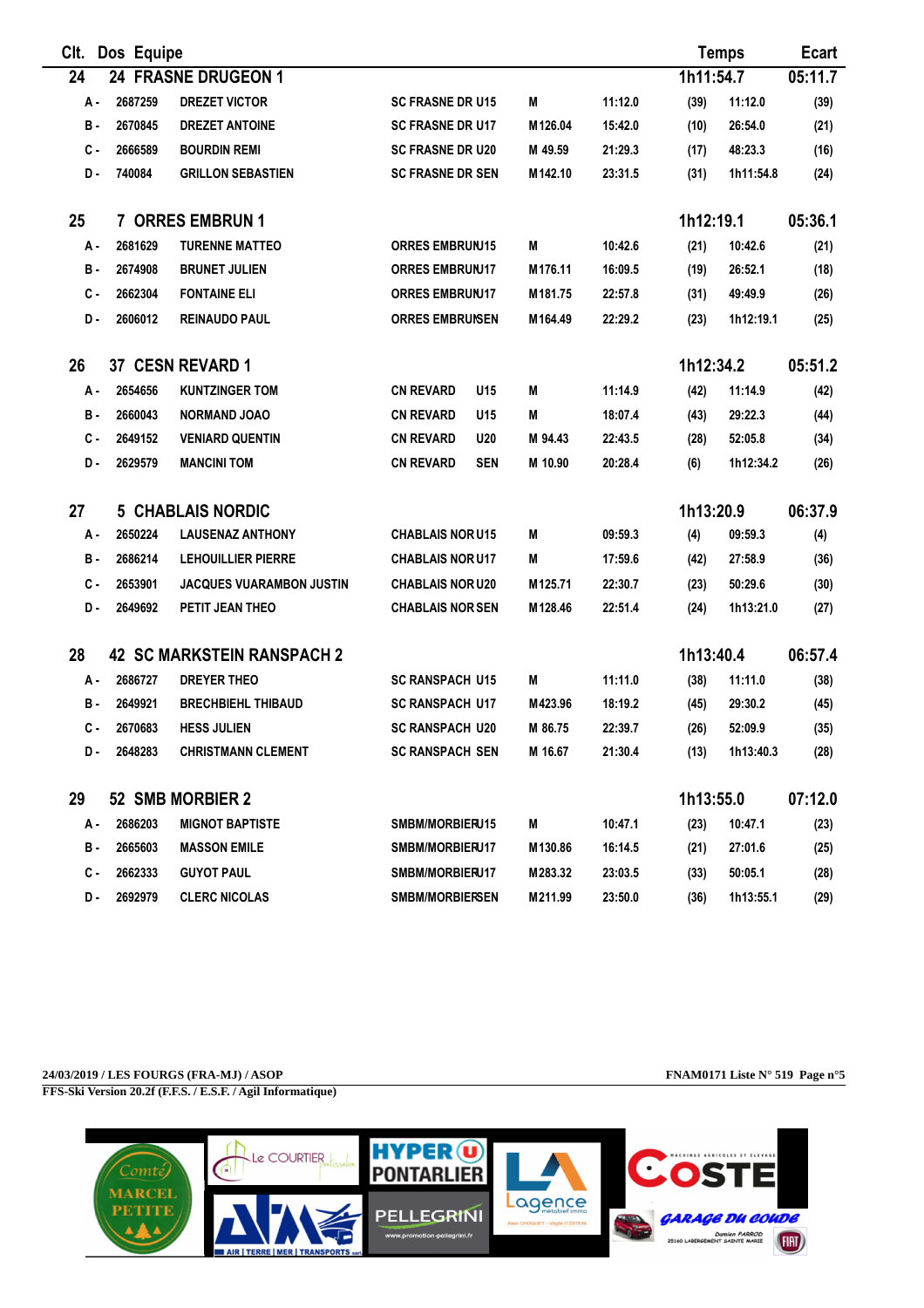| CIt. | Dos Equipe |                             |                        |                       |                    |           | <b>Temps</b> | <b>Ecart</b> |
|------|------------|-----------------------------|------------------------|-----------------------|--------------------|-----------|--------------|--------------|
| 30   |            | 27 VAGNEY ROCHESSON         |                        |                       |                    | 1h13:59.7 |              | 07:16.7      |
| А.   | 2675648    | <b>DIDIERLAURENT PIERRE</b> | <b>VAGNEY ROCHEU15</b> | М                     | 10:24.0            | (12)      | 10:24.0      | (12)         |
| в.   | 2671667    | <b>BLAISON EDOUARD</b>      | <b>VAGNEY ROCHEU15</b> | М                     | 16:58.3            | (33)      | 27:22.3      | (28)         |
| с.   | 2643379    | <b>GEGOUT PIERRE</b>        | <b>VAGNEY ROCHEU20</b> | M 93.46               | 22:25.3            | (22)      | 49:47.6      | (25)         |
| D.   | 2327877    | <b>CUNAT FLORIAN</b>        | <b>VAGNEY ROCHESEN</b> | M143.55               | 24:12.1            | (38)      | 1h13:59.7    | (30)         |
| 31   |            | 51 SC LES MENUIRES 2        |                        |                       |                    | 1h14:10.2 |              | 07:27.2      |
| А.   | 2666641    | <b>POLLET PIERRE</b>        | <b>SC MENUIRES U15</b> | М                     | 10:43.7            | (22)      | 10:43.7      | (22)         |
| в.   | 2656163    | <b>ROUX TIMEO</b>           | <b>SC MENUIRES U17</b> | M198.08               | 16:56.1            | (32)      | 27:39.8      | (32)         |
| C -  | 2646477    | <b>ROUX SVEN</b>            | <b>SC MENUIRES U20</b> | M316.64               | 25:26.8            | (42)      | 53:06.6      | (40)         |
| D.   | 2622396    | <b>RIVAIL HUGO</b>          | <b>SC MENUIRES SEN</b> | M233.63               | 21:03.6            | (12)      | 1h14:10.2    | (31)         |
| 32   |            | 35 SMB MORBIER 1            |                        |                       |                    | 1h14:14.7 |              | 07:31.7      |
| А.   | 2677441    | <b>BUET PIERRE LOIC</b>     | SMBM/MORBIERU15        | М                     | 10:22.1            | (11)      | 10:22.1      | (11)         |
| в.   | 2656823    | <b>ARBEZ MATHIEU</b>        | SMBM/MORBIERU17        | M122.91               | 15:49.1            | (13)      | 26:11.2      | (11)         |
| C -  | 2663711    | <b>BOURGIN MILLET TOM</b>   | SMBM/MORBIERU17        | M 92.44               | 22:38.5            | (24)      | 48:49.7      | (20)         |
| D.   | 2623255    | <b>PAGET JOHN</b>           | <b>SMBM/MORBIERSEN</b> |                       | 25:24.9<br>M361.92 | (45)      | 1h14:14.6    | (32)         |
| 33   |            | 46 S-C LES FOURGS 2         |                        |                       |                    | 1h14:52.5 |              | 08:09.5      |
| А.   | 2687593    | <b>MOREL MATHIS</b>         | <b>SC LESFOURGSU15</b> | М                     | 11:12.5            | (40)      | 11:12.5      | (40)         |
| в.   | 2650614    | <b>LANCIA MATTEO</b>        | <b>SC LESFOURGSU17</b> | M182.53               | 17:01.6            | (34)      | 28:14.1      | (38)         |
| с.   | 2656396    | <b>MOREL AUDREN</b>         | <b>SC LESFOURGSU20</b> | M312.76               | 24:23.6            | (36)      | 52:37.7      | (37)         |
| D-   | 2294018    | <b>MARTIN NICOLAS</b>       | <b>SC LESFOURGSSEN</b> | M 86.55               | 22:14.8            | (20)      | 1h14:52.5    | (33)         |
| 34   |            | 21 ABBAYE SKI CLUB          |                        |                       |                    | 1h15:04.2 |              | 08:21.2      |
| А.   | 2686204    | <b>PASTEUR PIERRICK</b>     | <b>SC ABBAYE</b>       | U15<br>M              | 10:30.6            | (19)      | 10:30.6      | (19)         |
| в.   | 2676428    | <b>ORSI ULYSSE</b>          | <b>SC ABBAYE</b>       | М<br>U17              | 18:21.0            | (46)      | 28:51.6      | (40)         |
| C -  | 2660556    | <b>JEUNET LOIS</b>          | <b>SC ABBAYE</b>       | <b>U20</b><br>M 86.34 | 22:41.8            | (27)      | 51:33.4      | (33)         |
| D.   | 2639065    | <b>AUGER ANTOINE</b>        | <b>SC ABBAYE</b>       | <b>SEN</b><br>M 19.23 | 23:30.8            | (30)      | 1h15:04.2    | (34)         |
| 35   |            | <b>29 SKIEURS DU TANET</b>  |                        |                       |                    | 1h15:17.4 |              | 08:34.4      |
| А.   | 2682169    | <b>LAU TIM</b>              | SK DU TANET U15        | M                     | 11:13.6            | (41)      | 11:13.6      | (41)         |
| в.   | 2676623    | <b>LAU JEREMIE</b>          | SK DU TANET U17        | M                     | 17:48.5            | (40)      | 29:02.1      | (42)         |
| с.   | 2656711    | <b>HEINRICH GUILLAUME</b>   | SK DU TANET U20        | M 94.25               | 22:09.0            | (20)      | 51:11.1      | (31)         |
| D.   | 2649306    | <b>SCHILLINGER LUC</b>      | SK DU TANET SEN        |                       | M253.94<br>24:06.3 | (37)      | 1h15:17.4    | (35)         |

**24/03/2019 / LES FOURGS (FRA-MJ) / ASOP FNAM0171 Liste N° 519 Page n°6 FFS-Ski Version 20.2f (F.F.S. / E.S.F. / Agil Informatique)**

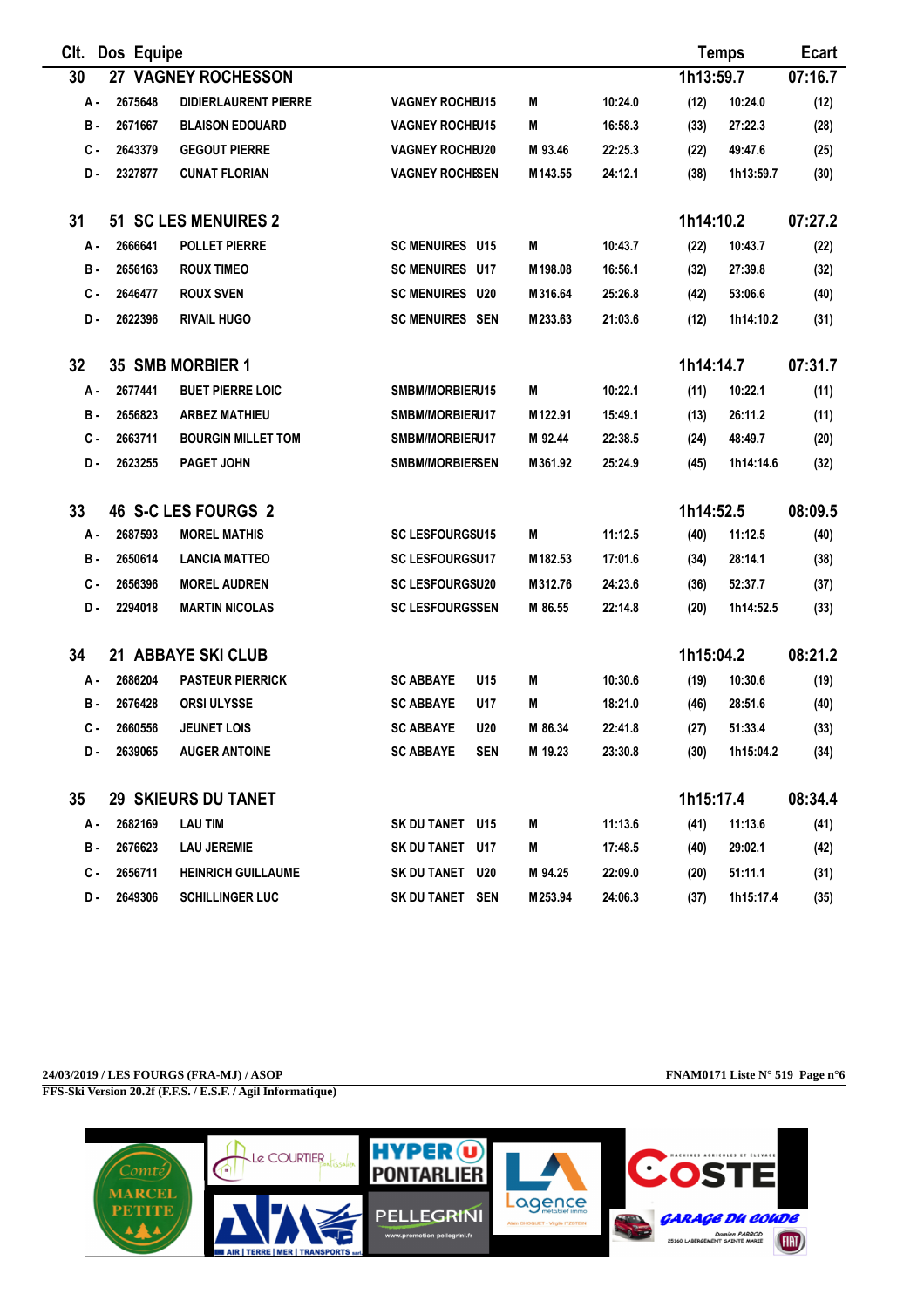| CIt.                                    | Dos Equipe           |                                        |                         |            |         |         |           | <b>Temps</b> | <b>Ecart</b> |
|-----------------------------------------|----------------------|----------------------------------------|-------------------------|------------|---------|---------|-----------|--------------|--------------|
| 36                                      |                      | <b>32 SC DAMPRICHARD 1</b>             |                         |            |         |         | 1h16:04.6 |              | 09:21.6      |
| А.                                      | 2691481              | <b>TAXIL ISAIE</b>                     | <b>DAMPRICHARD U15</b>  |            | М       | 10:08.9 | (7)       | 10:08.9      | (7)          |
| в.                                      | 2675649              | PERROT AUDET NATHAN                    | <b>DAMPRICHARD U17</b>  |            | M319.25 | 17:32.3 | (37)      | 27:41.2      | (33)         |
| с.                                      | 2680164              | <b>GROSSI PIERRE</b>                   | <b>DAMPRICHARD U20</b>  |            | M179.71 | 25:15.3 | (40)      | 52:56.5      | (39)         |
| D.                                      | 2654577              | <b>THOUVEREY ELIE</b>                  | <b>DAMPRICHARD SEN</b>  |            | M131.58 | 23:08.1 | (26)      | 1h16:04.6    | (36)         |
| 37                                      |                      | <b>47 ARECHES BEAUFORT 2</b>           |                         |            |         |         | 1h16:27.5 |              | 09:44.5      |
| А.                                      | 2672940              | <b>DUNBAR KRAY</b>                     | <b>SC ARECHES</b>       | U15        | M       | 10:58.7 | (35)      | 10:58.7      | (35)         |
| в.                                      | 2645418              | <b>MEILLEUR KILIAN</b>                 | <b>SC ARECHES</b>       | U17        | M153.91 | 17:14.6 | (36)      | 28:13.3      | (37)         |
| с.                                      | 2666107              | <b>BOUCHAGE JOSSELIN</b>               | <b>SC ARECHES</b>       | <b>U20</b> | M223.18 | 24:42.2 | (38)      | 52:55.5      | (38)         |
| D.                                      | 2621374              | <b>VIARD GAUDIN JEAN BAPTISTE</b>      | <b>SC ARECHES</b>       | <b>SEN</b> | M 67.12 | 23:32.1 | (32)      | 1h16:27.6    | (37)         |
| 1h16:34.5<br>38<br><b>34 EM LA TOUR</b> |                      |                                        |                         |            |         |         | 09:51.5   |              |              |
| А.                                      | 2670858              | <b>SICRE PAULIN</b>                    | <b>EM LA TOUR</b>       | U15        | М       | 10:09.1 | (8)       | 10:09.1      | (8)          |
| в.                                      | 2650256              | <b>JACQUART BAPTISTE</b>               | <b>EM LA TOUR</b>       | U17        | M135.68 | 16:39.4 | (27)      | 26:48.5      | (16)         |
| с.                                      | 2653522              | <b>BOURDE ARTHUR</b>                   | <b>EM LA TOUR</b>       | <b>U20</b> | M175.29 | 24:26.7 | (37)      | 51:15.2      | (32)         |
| D.                                      | 2136087              | <b>GAYDIER ARNAUD</b>                  | <b>EM LA TOUR</b>       | <b>SEN</b> | M263.63 | 25:19.3 | (43)      | 1h16:34.5    | (38)         |
| 39                                      | <b>36 CS MERIBEL</b> |                                        |                         |            |         |         | 1h17:24.8 |              | 10:41.8      |
| А-                                      | 2660719              | <b>LECERF ANAEL</b>                    | <b>CS MERIBEL</b>       | U15        | M       | 10:24.5 | (13)      | 10:24.5      | (13)         |
| в.                                      | 2658676              | <b>LAURENT BASTIEN</b>                 | <b>CS MERIBEL</b>       | U17        | M195.46 | 16:34.0 | (25)      | 26:58.5      | (23)         |
| $c -$                                   | 2656732              | <b>BLANC MATHIEU</b>                   | <b>CS MERIBEL</b>       | U17        | M187.33 | 23:23.9 | (34)      | 50:22.4      | (29)         |
| D.                                      | 2356209              | <b>BAUDIN ROBIN</b>                    | <b>CS MERIBEL</b>       | <b>SEN</b> | M244.32 | 27:02.4 | (49)      | 1h17:24.8    | (39)         |
| 40                                      |                      | <b>26 CLUB SPORTIF VALROMEY RETORD</b> |                         |            |         |         | 1h17:43.7 |              | 11:00.7      |
| А.                                      | 2665905              | <b>MAGINI ELOHANN</b>                  | <b>CS VALROMEY U15</b>  |            | M       | 10:25.5 | (14)      | 10:25.5      | (14)         |
| в.                                      | 2660001              | <b>FOLIO BLAISE</b>                    | <b>CS VALROMEY U17</b>  |            | M215.55 | 16:38.5 | (26)      | 27:04.0      | (26)         |
| C -                                     | 2644117              | <b>COURTIN FLORIAN</b>                 | <b>CS VALROMEY U20</b>  |            | M127.26 | 25:19.4 | (41)      | 52:23.4      | (36)         |
| D.                                      | 2353122              | <b>BALLET MAXIME</b>                   | <b>CS VALROMEY SEN</b>  |            | M171.07 | 25:20.3 | (44)      | 1h17:43.7    | (40)         |
| 41                                      |                      | <b>31 US CORMARANCHE</b>               |                         |            |         |         | 1h18:08.5 |              | 11:25.5      |
| А.                                      | 2687164              | <b>ROBIN CLEMENT</b>                   | <b>US CORMARAN(U15)</b> |            | M       | 12:29.8 | (48)      | 12:29.8      | (48)         |
| в.                                      | 2685917              | <b>ROBIN MATEO</b>                     | <b>US CORMARAN(U17</b>  |            | M332.07 | 19:54.5 | (50)      | 32:24.3      | (50)         |
| с.                                      | 2655714              | <b>SIGAUD ALEXANDRE</b>                | US CORMARAN(U20         |            | M 99.56 | 22:04.0 | (19)      | 54:28.3      | (43)         |
| D-                                      | 2631388              | <b>CERDAN RONAN</b>                    | <b>US CORMARANGEN</b>   |            | M108.99 | 23:40.2 | (35)      | 1h18:08.5    | (41)         |

**24/03/2019 / LES FOURGS (FRA-MJ) / ASOP FNAM0171 Liste N° 519 Page n°7 FFS-Ski Version 20.2f (F.F.S. / E.S.F. / Agil Informatique)**

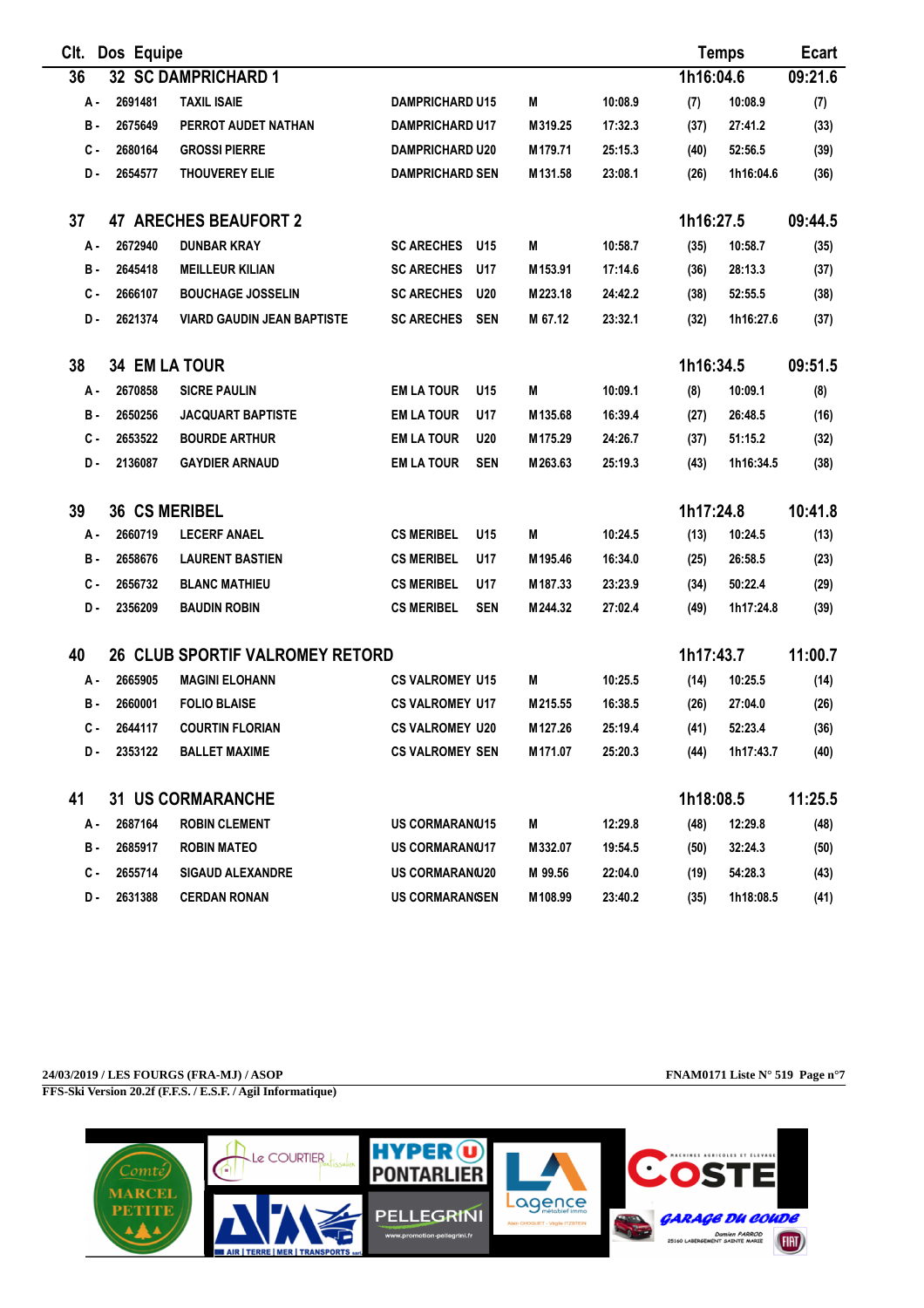| CIt. | Dos Equipe |                                 |                                 |         |         |           | <b>Temps</b> | <b>Ecart</b> |
|------|------------|---------------------------------|---------------------------------|---------|---------|-----------|--------------|--------------|
| 42   |            | 22 SC LOMPNES                   |                                 |         |         | 1h18:22.1 |              | 11:39.1      |
| А.   | 2670681    | <b>BEGUINOT MARC</b>            | <b>SC LOMPNES</b><br>U15        | M       | 11:33.2 | (45)      | 11:33.2      | (45)         |
| в.   | 2655834    | <b>GARDONI MATEO</b>            | <b>SC LOMPNES</b><br>U17        | M121.02 | 16:19.8 | (23)      | 27:53.0      | (35)         |
| с.   | 2643485    | <b>BOURGEAIS AYMERIC</b>        | <b>SC LOMPNES</b><br><b>U20</b> | M171.84 | 26:54.1 | (46)      | 54:47.1      | (44)         |
| D-   | 2620882    | <b>MICHEL ANTOINE</b>           | <b>SC LOMPNES</b><br><b>SEN</b> | M116.23 | 23:34.9 | (33)      | 1h18:22.0    | (42)         |
| 43   |            | <b>44 AS OYE-PALLET 2</b>       |                                 |         |         | 1h19:08.1 |              | 12:25.1      |
| А.   | 2688655    | <b>MOUCHET ZIAN</b>             | <b>OYE-PALLET</b><br>U15        | M       | 10:58.1 | (34)      | 10:58.1      | (34)         |
| в.   | 2681176    | <b>VERDENET GASPARD</b>         | <b>OYE-PALLET</b><br>U17        | M252.54 | 16:41.3 | (28)      | 27:39.4      | (31)         |
| с.   | 2661476    | <b>PELLEGRINI LOUISON</b>       | <b>OYE-PALLET</b><br><b>U20</b> | M298.44 | 26:33.0 | (44)      | 54:12.4      | (41)         |
| D.   | 2638568    | <b>QUERRY LILIAN</b>            | <b>OYE-PALLET</b><br><b>SEN</b> | M252.76 | 24:55.8 | (41)      | 1h19:08.2    | (43)         |
| 44   |            | <b>38 SAUZE BARCELONNETTE</b>   |                                 |         |         | 1h20:18.3 |              | 13:35.3      |
| А.   | 2676777    | <b>FRIBOURG QUENTIN</b>         | <b>SAUZE BARCELU15</b>          | М       | 10:50.8 | (25)      | 10:50.8      | (25)         |
| в.   | 2670921    | <b>RAINA GAETAN</b>             | <b>SAUZE BARCELU17</b>          | М       | 17:58.5 | (41)      | 28:49.3      | (39)         |
| с.   | 2660612    | <b>DAIRIN ANTOINE</b>           | <b>SAUZE BARCELU20</b>          | M197.44 | 25:27.4 | (43)      | 54:16.7      | (42)         |
| D.   | 2641552    | <b>SURMELY FLORIAN</b>          | <b>SAUZE BARCELSEN</b>          | M171.35 | 26:01.5 | (47)      | 1h20:18.2    | (44)         |
| 45   |            | <b>48 SC XONRUPT 2</b>          |                                 |         |         | 1h20:53.0 |              | 14:10.0      |
| А-   | 2661228    | <b>DIDIER MAEL</b>              | <b>SC XONRUPT</b><br>U15        | М       | 12:23.8 | (47)      | 12:23.8      | (47)         |
| в.   | 2649249    | <b>VAXELAIRE ANTONIN</b>        | <b>SC XONRUPT</b><br>U17        | М       | 17:46.9 | (39)      | 30:10.7      | (47)         |
| с.   | 2661089    | <b>REMY JULES</b>               | <b>SC XONRUPT</b><br>U17        | M218.76 | 24:49.8 | (39)      | 55:00.5      | (45)         |
| D.   | 1421561    | <b>DIDIER FABRICE</b>           | <b>SC XONRUPT</b><br><b>SEN</b> | M478.57 | 25:52.6 | (46)      | 1h20:53.1    | (45)         |
| 46   |            | <b>50 SC DAMPRICHARD 2</b>      |                                 |         |         | 1h21:04.9 |              | 14:21.9      |
| А.   | 2691482    | <b>NICOD LOIS</b>               | <b>DAMPRICHARD U15</b>          | M       | 11:15.9 | (43)      | 11:15.9      | (43)         |
| в.   | 2687338    | <b>RENAUD ALIX</b>              | <b>DAMPRICHARD U15</b>          | М       | 17:37.6 | (38)      | 28:53.5      | (41)         |
| с.   | 2666482    | <b>GROSLAMBERT FLORIAN</b>      | <b>DAMPRICHARD U20</b>          | M195.26 | 27:02.7 | (47)      | 55:56.2      | (46)         |
| D.   | 2649635    | <b>GROSLAMBERT NICOLAS</b>      | <b>DAMPRICHARD SEN</b>          | M286.56 | 25:08.8 | (42)      | 1h21:05.0    | (46)         |
| 47   |            | <b>30 MOLSHEIM SKI NORDIQUE</b> |                                 |         |         | 1h22:13.4 |              | 15:30.4      |
| А.   | 2682105    | <b>ANGSTHELM ANTOINE</b>        | <b>MOLSHEIM SN U15</b>          | M       | 12:33.5 | (49)      | 12:33.5      | (49)         |
| в.   | 2676796    | <b>KIEFFER LUDOVIC</b>          | MOLSHEIM SN U17                 | Μ       | 19:16.4 | (49)      | 31:49.9      | (49)         |
| с.   | 2669754    | <b>ANGSTHELM LUCAS</b>          | <b>MOLSHEIM SN U20</b>          | M264.09 | 26:44.0 | (45)      | 58:33.9      | (49)         |
| D-   | 1490411    | <b>KREMPP NICOLAS</b>           | <b>MOLSHEIM SN SEN</b>          | M 96.06 | 23:39.5 | (34)      | 1h22:13.4    | (47)         |

**24/03/2019 / LES FOURGS (FRA-MJ) / ASOP FNAM0171 Liste N° 519 Page n°8 FFS-Ski Version 20.2f (F.F.S. / E.S.F. / Agil Informatique)**